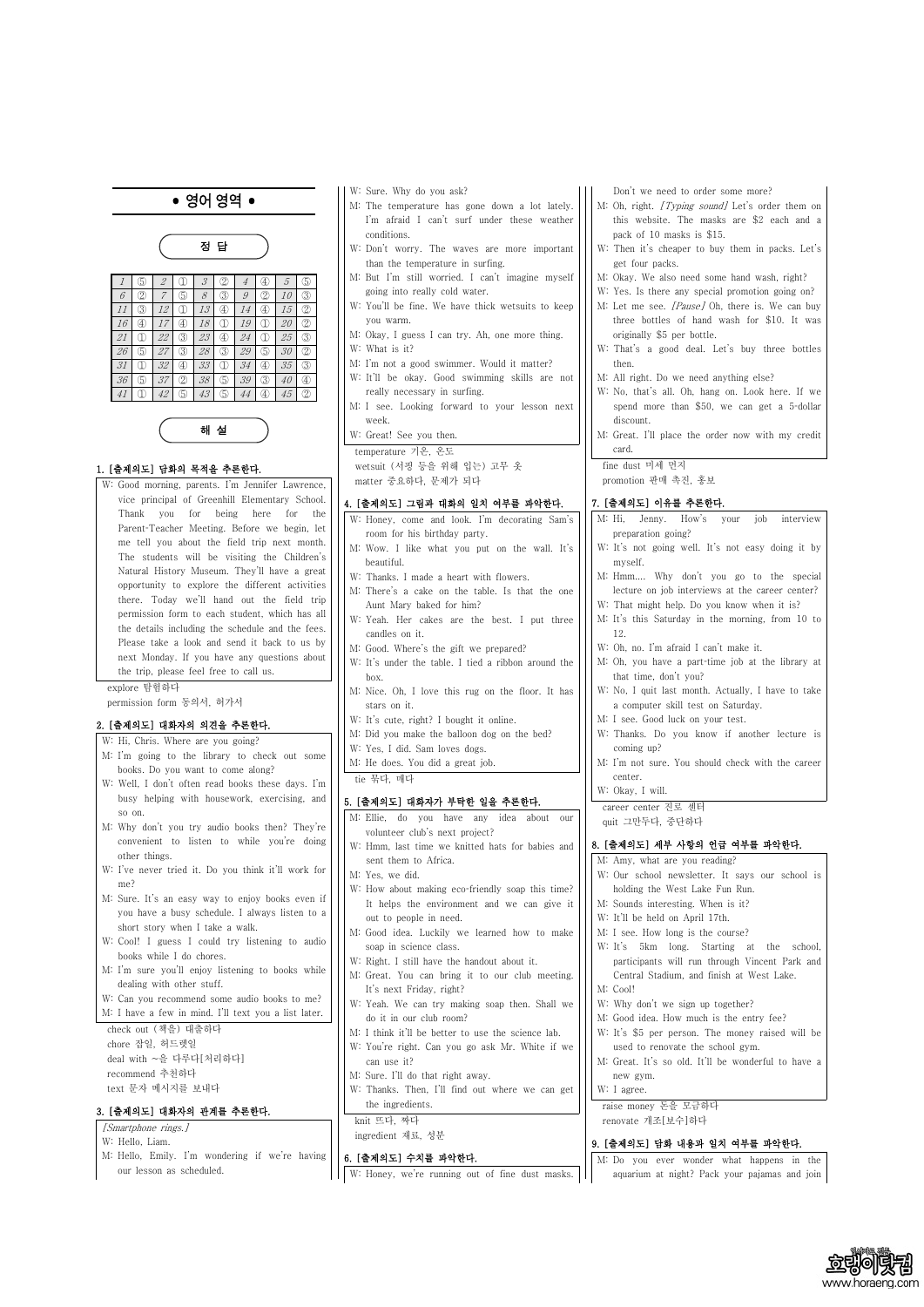us at Sleep Under the Sea. You'll have the opportunity to sleep inside the shark tunnel with sharks and giant fish swimming above you. Our staff will give you a guided tour of the aquarium including a special visit to our staff-only areas. After the tour, you'll be able to watch a 3D movie about dolphins. To participate in Sleep Under the Sea, children must be aged 5 and up, and all children under 15 must be accompanied by an adult. Dinner and breakfast will be provided during the Sleep Under the Sea experience. For more information, visit our website at www.sealifeaquarium.org.

aquarium 수족관 staff-only area 직원 전용 구역 accompany 동반하다

# 10. [출제의도] 표를 보고 선택한 것을 찾는다.

- M: Lydia! You said you were going camping with  $\frac{1}{1}$  M: your family to Mt. Bluestone during the winter vacation. How was it?
- W: We couldn't make it because of the heavy snow. We camped indoors at our house instead.
- M: That's cool. I wonder where the tent was set up.
- 

 $\frac{W:}{W:}$  set up  $\sim \frac{2}{3}$  설치하다

- M: Honey, what are you looking at on the Internet?
- W: I'm looking for a bike helmet for Jason. There's a crack in his old helmet.
- M: Oh, I didn't know that. Let's pick one together then. What's our priority?
- W: I guess it's weight. What about you?
- M: Same here. Considering Jason's age, it should be under 600 grams.
- W: I agree. I think this one is too expensive, though. I don't want to spend more than \$70.
- M: Okay, let's choose from these three then. Do you think LED lights are necessary?
- W: Yes, it'll be safer to have them when riding at night.
- M: You're right. Now we have two options left. Do you think our son will like this one?
- W: I don't think so. He doesn't like yellow.
- M: That's right. Let's order the other one.

crack 갈라진 금, 균열

considering ~을 고려하면

#### 11. [출제의도] 대화에서 적절한 응답을 찾는다.

#### 12. [출제의도] 대화에서 적절한 응답을 찾는다.

W: Mr. Johnson, do you have a minute? I need your opinion on the project I'm doing.

- M: She said there's nothing wrong with him. He just needs more exercise.
- W: More exercise? We take him out for a walk regularly.
- M: That's true, but we don't walk him every day. The vet said he needs at least an hour of exercise every day.
- W: Oh, I didn't know that.
- M: I think we should exercise him every day from now on.
- W: I agree. What if we all take turns doing it?
- M: Good idea. Your mom and I will do it on weekdays. You're busy with your schoolwork during the weekdays.

W:<br>vet 수의사(=veterinarian)

from now on 이제부터 take turns 교대로 하다 weekday 평일

## 14. [출제의도] 대화에서 적절한 응답을 찾는다.

M: Hi, Tara. What are you looking at?

- W: Hi, Dan. I'm reading a post about an online debate competition.
- M: Oh, it sounds interesting. Are you going to participate?
- W: I want to, but it's a team competition. Why don't we make a team and enter together? You're a great debater.
- M: Thanks, I'm flattered. But debating online is new to me. I'm not sure if I can do it well.
- W: Don't worry. Everything is basically the same except it's taking place online. You'll get used to it with a little bit of practice.
- M: I see. I'll enter with you then. When's the competition?
- W: It's a month away. We have plenty of time to prepare.
- M: I guess we need to practice online, right? But my laptop isn't working at the moment.
- W: No problem. You can do it on your smartphone.

#### post 게시글

competition 대회 flattered (칭찬 등을 받아서) 기분이 좋은 take place 열리다, 일어나다 get used to ~에 익숙해지다

# 15. [출제의도] 상황에 적절한 말을 찾는다.

W: Lisa and Kevin are reporters for the school newspaper. They decided to interview Mr. Jackson, the new history teacher, for the next issue. Kevin suggests that they take a photo of him to put in their interview article. Lisa knows that Kevin is good at drawing

| M: I'd love to discuss that with you, but I'm<br>expecting a visitor in 10 minutes. Is 10<br>minutes enough? | $\frac{1}{1110}$ $\frac{1}{1100}$ $\frac{1}{1100}$ $\frac{1}{111}$ $\frac{1}{110}$ $\frac{1}{1100}$ $\frac{1}{1100}$ $\frac{1}{1100}$<br>caricatures and that he often draws teachers<br>and students. She has seen the caricature of | cooperation 협조<br>in advance 미리                                                                                             |
|--------------------------------------------------------------------------------------------------------------|---------------------------------------------------------------------------------------------------------------------------------------------------------------------------------------------------------------------------------------|-----------------------------------------------------------------------------------------------------------------------------|
| W: I'm afraid it'll take longer than that. Shall I<br>come back later?<br>M:                                 | Mr. Jackson that Kevin drew. So she thinks<br>that it'll be better to put the caricature in the<br>article, instead of a photo, because caricatures<br>can be more appealing than photos. Lisa wants                                  | 19. [출제의도] 등장인물의 심경을 추론한다.<br>내가 직장에서 발표를 하기로 한 날이었고 내가 자<br>주 하곤 했던 것이 아니었다. 시작하려고 일어섰을 때<br>나는 얼어붙었다. '핀과 바늘로 찌르는 듯한' 차가운 |
| expect (오기로 되어 있는 대상을) 기다리다                                                                                  | to suggest to Kevin that they use his work. In                                                                                                                                                                                        | 느낌이 손에서 시작해서 나를 엄습했다. 내가 말하기                                                                                                |
| 13. [출제의도] 대화에서 적절한 응답을 찾는다.                                                                                 | this situation, what would Lisa most likely say                                                                                                                                                                                       | 시작하려고 애쓸 때 시간이 정지해 있는 것 같았고 나                                                                                               |
| W: Dad, I'm home. Where's Max?                                                                               | to Kevin?                                                                                                                                                                                                                             | 는 목 부근에서 압박감을 느꼈는데 마치 내 목소리가                                                                                                |
| M: He's sleeping in his house. I took him to the                                                             | issue (정기 간행물의) 호                                                                                                                                                                                                                     | 갇혀서 빠져나올 수 없는 것 같았다. 흐릿한 형체의                                                                                                |
| vet this morning. He hasn't been eating well                                                                 | article 기사                                                                                                                                                                                                                            | 얼굴들을 둘러보며 나는 그들이 모두 내가 시작하기를                                                                                                |
| lately.                                                                                                      | caricature 캐리커처 (어떤 사람의 특징을 과장하여 우                                                                                                                                                                                                    | 기다리고 있다는 것을 깨달았지만 그때쯤 나는 내가                                                                                                 |
| W: What did the vet say?                                                                                     | 스꽝스럽게 묘사한 그림이나 사진)                                                                                                                                                                                                                    | 계속할 수 없다는 것을 알았다.                                                                                                           |



appealing 흥미를 끄는, 매력적인

# $[16 - 17]$

M: Hello, class. Let's continue to talk about different cultures around the world. People celebrate the New Year in various ways. In Spain, it's customary to eat 12 grapes at midnight on New Year's Eve. Each grape represents good luck for one month of the coming year. In Denmark, people greet the New Year by throwing old plates and glasses against the doors of family and friends. They believe it'll get rid of the bad spirits. They also stand on chairs and jump off them together at midnight to "leap" into January. In Mexico, residents carry empty suitcases around the block. Mexicans believe that doing so will bring travel and adventure in the coming year. In Greece, an onion is traditionally hung on the front door of homes on New Year's Eve as a symbol of rebirth. On New Year's Day, parents wake their children by tapping them on the head with the onion. Now let's watch some video clips of these unique traditions.

#### customary 관례적인

represent 나타내다, 대변하다 get rid of ~을 없애다 rebirth 부활, 환생 tap 톡톡 두드리다

#### 16. [출제의도] 담화의 주제를 추론한다.

#### 17. [출제의도] 세부 사항의 언급 여부를 파악한다.

# 18. [출제의도] 글의 목적을 추론한다.

제 이름은 Anthony Thompson이고 저는 입주민 조 합을 대표하여 편지를 쓰고 있습니다. 우리의 재활용 프로그램은 여러분의 참여 덕분에 잘 운영되고 있습니 다. 그런데 최근에 여러분의 관심이 필요한 문제가 생 겼습니다. 재활용을 위해 정해진 날이 없어서 입주민 들은 아무 때나 자신들의 재활용품을 내놓습니다. 이 것이 재활용 구역을 어지럽혀서 추가 노동과 비용이 필요하게 합니다. 이 문제를 처리하기 위해서 입주민 조합은 재활용하는 날을 결정했습니다. 수요일에만 여 러분의 재활용품을 내놓을 수 있다는 것을 알려드리고 싶습니다. 그것이 우리 아파트 단지를 훨씬 더 쾌적해 보이게 만들 것이라고 저는 확신합니다. 여러분의 협 조에 미리 감사드립니다.

on behalf of ∼을 대표하여 residents' association 입주민 조합 participation 참여 given 정해진 messy 어지러운 decide on ∼을 결정하다 apartment complex 아파트 단지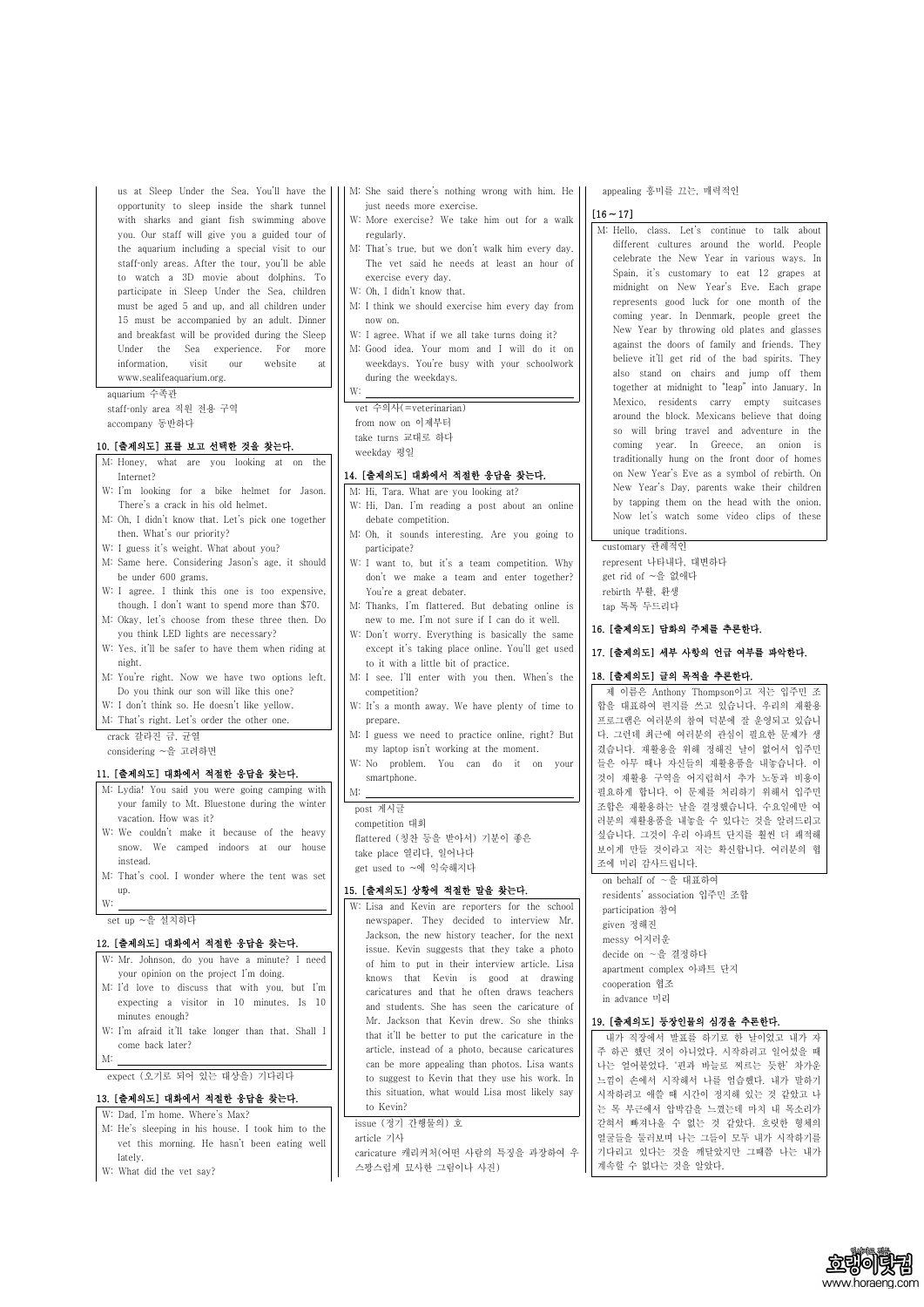due to ∼하기로 한[예정된] chilly 차가운 creep over ∼을 엄습하다 still 정지한 trap 가두다 gaze at ∼을 보다 blur 흐릿한 형체

#### 20. [출제의도] 필자의 주장을 추론한다.

여러분의 상황이 어떠하든, 여러분이 내부자이건 외 부자이건, 여러분은 어제의 정답에 이의를 제기하는 목소리가 될 필요가 있다. 외부자를 조직에게 가치 있 게 만드는 특성들에 관해 생각해 보라. 그들은 내부자 가 너무 가까이 있어서 정말 알아차릴 수 없는 문제들 을 볼 수 있는 관점을 가진 사람들이다. 그들은 자신 의 일자리나 자신의 경력을 위태롭게 하지 않고 이런 문제들을 지적하고 그것들을 비판할 수 있는 자유를 가진 사람들이다. 외부자의 사고방식을 채택하는 것의 일부는 이렇게 분리된, 덜 감정적인 관점으로 여러분 의 조직을 스스로 둘러보게 하는 것이다. 여러분이 자 신의 동료를 모르고 여러분의 공유된 경험에 의해 그 들에게 결속되어 있다고 느끼지 않는다면 여러분은 그 들에 관해 어떻게 생각하겠는가? 여러분이 자신의 생 각을 경영진에게 말할 직업 안정성이나 자신감을 갖고 있지 않을지도 모르지만 여러분은 자신의 조직에 관해 이런 '외부자의' 평가를 독자적으로 할 수 있고 여러분 이 판정한 것을 자신의 경력을 발전시키기 위해 이용 할 수 있다.

challenge 이의를 제기하다 characteristic 특성 perspective 관점 point out ∼을 지적하다 risk 위태롭게 하다 adopt 채택하다 mentality 사고방식 disassociated 분리된 bonded 결속되어 있는 job security 직업 안정성 management 경영진 assessment 평가 on one's own 독자적으로 determine 판정하다, 결정하다 advance 발전시키다 career 경력

#### 21. [출제의도] 어구의 함축 의미를 추론한다.

비상사태에 관해 이미 알려진 사실은, 그 비상사태 가 어떤 것이 될 것인지 정확히 아는 것이 없이, 재난 대비가 재난 예행연습과 똑같은 것이 아니라는 것을 보여 준다. 아무리 많은 모의 재난이 사전 계획에 따 라 조직되더라도 실제 재난은 그런 것들 중 어느 하나 라도 그대로 반영하지 않을 것이다. 재난 대비 계획 세우기는 높이뛰기 시합이나 단거리 달리기 경주를 위 해 훈련하는 것이라기보다는 마라톤을 위해 훈련하는 것과 더 비슷하다. 마라톤 선수들은 26마일 전체 코스 를 달리는 것으로 연습하는 것이 아니라 오히려 더 짧 precisely 정확히 rehearsal 예행연습 stage (집회 등을) 조직하다 prior 사전의 mirror (그대로) 반영하다[나타내다] sprint 단거리 달리기 경주 get into shape 몸 상태를 좋게 만들다 endurance 지구력 optimal 최적의 predetermined 미리 정해진 assume 가정하다 a range of 다양한

#### 22. [출제의도] 글의 요지를 추론한다.

생태계를 손상하는 것에 대한 두려움은 우리가 초래 하는 (환경) 파괴를 최소화하는 것을 목표로 해야 한 다는 건전한 환경 보호주의자 원칙을 바탕으로 하지 만, 이 원칙이 '자연의 균형'이라는 오래된 생각과 혼 동될지도 모른다는 위험이 있다. 이것은 그 자체를 유 지하려고 노력하고 우리가 바꾸어서는 안 되는 완벽한 자연의 질서를 전제로 한다. 그것은 목가적이라고까지 는 할 수 없어도 낭만적인 개념이지만 정적인 상태를 전제로 하기 때문에 매우 잘못된 인식을 준다. 생태계 는 역동적이고, 일부는 겉보기에는 변하지 않는 채로 인간의 수명과 비교해 보면 오랜 기간 동안 지속될지 모르지만, 그것은 결국 변할 것임에 틀림없고 정말 변 한다. 생물 종(種)들은 생겼다 사라지고 기후는 변하 며 동식물 군집은 달라진 환경에 적응하고 미세하게 자세히 검토하면 그런 적응과 결과적인 변화는 항상 일어나고 있는 것으로 보일 수 있다. '자연의 균형'은 잘못된 통념이다. 지구는 역동적이고 지구의 서식자들 이 함께 사는 모습[생활 방식]도 그러하다.

ecosystem 생태계 sound 건전한 conservationist 환경 보호주의자 principle 원칙 minimize 최소화하다 disruption (환경) 파괴 confused with ∼과 혼동되는 suppose 전제로 하다 not to say ∼이라고까지는 할 수 없어도 notion 개념 misleading 잘못된 인식을 주는 static 정적인 dynamic 역동적인 endure 지속되다 apparently 겉보기에는 in comparison with ∼과 비교해 보면 lifespan 수명 eventually 결국 species 생물 종(種) community (동식물의) 군집 adapt to ∼에 적응하다 alter 바꾸다 circumstances 환경

| ᆷ ㄷㄱㄴ ㅅㅡㅡ ㄴㅁㄱㄴ ㅅ ㅣ ㅣㅣㅣㅡ ㅣㄱ ㅣ ਘ |                                 |                                |
|--------------------------------|---------------------------------|--------------------------------|
| 은 거리를 달리고 여러 가지 운동을 조합하여 행하는   | consequent 결과적인                 | 미개척 영역으로 과감히 들어가 볼 필요가 있다(아인   |
| 훈련법으로 자신의 지구력을 강화함으로써 몸 상태를    | constantly 항상                   | 슈타인이 말했듯이, "우리가 무엇을 하고 있는지 안다  |
| 좋게 만든다. 만약 그들이 성공적으로 준비했다면 그   | myth 잘못된 통념                     | 면 그것은 연구라고 불리지 않을 것이다, 그렇지?"). |
| 들은 마라톤의 미리 정해진 코스와 길이에 걸쳐 예상   | arrangement (사는) 모습, (생활) 방식    | 이런 미개척 영역에서 무엇이 일어날 것인지에 관한    |
|                                | inhabitant 서식자, 거주자             | 여러분의 예측이 틀린다면 그것은 괜찮다. 과학자는    |
| 되었든 아니든 다양한 기상 조건을 가정하면서 마라톤   |                                 | 실수를 저지르도록 허용되어 있다(Bates가 말했듯이, |
| 을 달릴 수 있는 최적의 상태에 있다. 이것이 보통의  | 23. [출제의도] 글의 주제를 추론한다.         | "연구는 막다른 길인지 보려고 골목길을 올라가 보는   |
| 마라톤 준비이다.                      | 근대의 과학적인 시대 이전에 창의성은 초인적인 힘     | 과정이다."). 정말로 과학자는 흔히 결과를 내는 예측 |
| ① 실제 재난에 대응할 수 있는 잠재력을 기르기     |                                 |                                |
| ② 재난에 대한 장기적인 복구 계획을 수립하기      | 에 기인한 것으로 여겼는데 모든 새로운 생각은 신에    | 들보다는 결과를 내지 않는 예측들로부터 더 많이 배   |
| ③ 관련 기관들 간의 협조를 구하기            | 게서 유래했다. 결국 신의 창조 행위 이전에 존재하지   | 운다.                            |
| 4) 비상사태를 위해 기본적인 재난 대비 물자를 비축  | 않았던 것을 어떻게 인간이 만들 수 있었겠는가? 사    | 1 연구자여, 틀리는 것을 두려워 말라          |
|                                | 실, '영감을 주다'라는 동사의 라틴어의 의미는 '숨결을 | ② 가설은 터무니없는 추측과 다르다            |
| 하기                             | 불어넣다'이고 창의적 영감은 신이 처음에 인간에게     | 3 연구자가 정보 공유를 주저하는 이유          |
| 5 가능한 한 자주 달리기 선수의 속도를 검사하기    |                                 |                                |



생명을 불어 넣었을 때 창조의 순간과 비슷했다는 믿 음을 반영한다. Plato는 시인은 신이 내린 영감에 사로 잡혔다고 주장했고 Plotin은 예술은 그것이 신으로부터 내려온 경우에만 아름다울 수 있다고 썼다. 예술가의 일은 자연을 모방하는 것이라기보다는 오히려 자연의 신성하고 초월적인 특성을 드러내는 것이었다. 예술은 관념[이데아]의 세계의 완벽함을 어설프게 흉내 낸 것 에 불과한 것일 수 있었다. 그리스의 예술가들은 그들 이 현실에서 본 것을 맹목적으로 모방하지 않았고 그 대신 현실의 근저에 있는 순수하고 진정한 형태를 나 타내려고 애썼는데 그 결과 추상과 정확성 간의 일종 의 타협을 발생시켰다.

① 예술가의 역할에 관한 상충하는 견해들 ② 모방이 창의성에 미치는 긍정적인 영향 ③ 종교적 믿음을 공유하는 것에 대한 예술의 기여 ④ 전근대적인 시대에 창의성의 원천으로서의 신 ⑤ 고대에 철학과 예술 간의 협력 modern 근대의 era 시대 creativity 창의성 be attributed to ∼에 기인한 것으로 여기다 superhuman 초인적인 novel 새로운 originate 유래하다 exist 존재하다 divine 신(神)의 verb 동사 inspire 영감을 주다 reflect 반영하다 argue 주장하다 possessed by ∼에 사로잡힌 descend 내려오다 imitate 모방하다 reveal 드러내다 sacred 신성한 quality 특성 pale imitation 어설프게 흉내 낸 것 perfection 완벽함 blindly 맹목적으로 pure 순수한 underlying 근저에 있는 compromise 타협 abstraction 추상 accuracy 정확성

# 24. [출제의도] 글의 제목을 추론한다.

일부 처음 시작하는 연구자들은 좋은 가설은 옳다는 것이 보장된 것이라고 잘못 믿는다(예를 들면, '알코올 은 반응 시간을 둔화시킬 것이다.'). 하지만 여러분의 가설을 여러분이 검사해 보기 전에 그것이 사실이라고 이미 우리가 알고 있다면 여러분의 가설을 검사하는 것은 우리에게 아무런 새로운 것도 말해 주지 않을 것 이다. 연구란 '새로운' 지식을 생산해야 한다는 것을 기억하라. 새로운 지식을 얻기 위해서 연구자이자 탐 험가로서 여러분은 해변의 안전함(기정 사실)을 떠나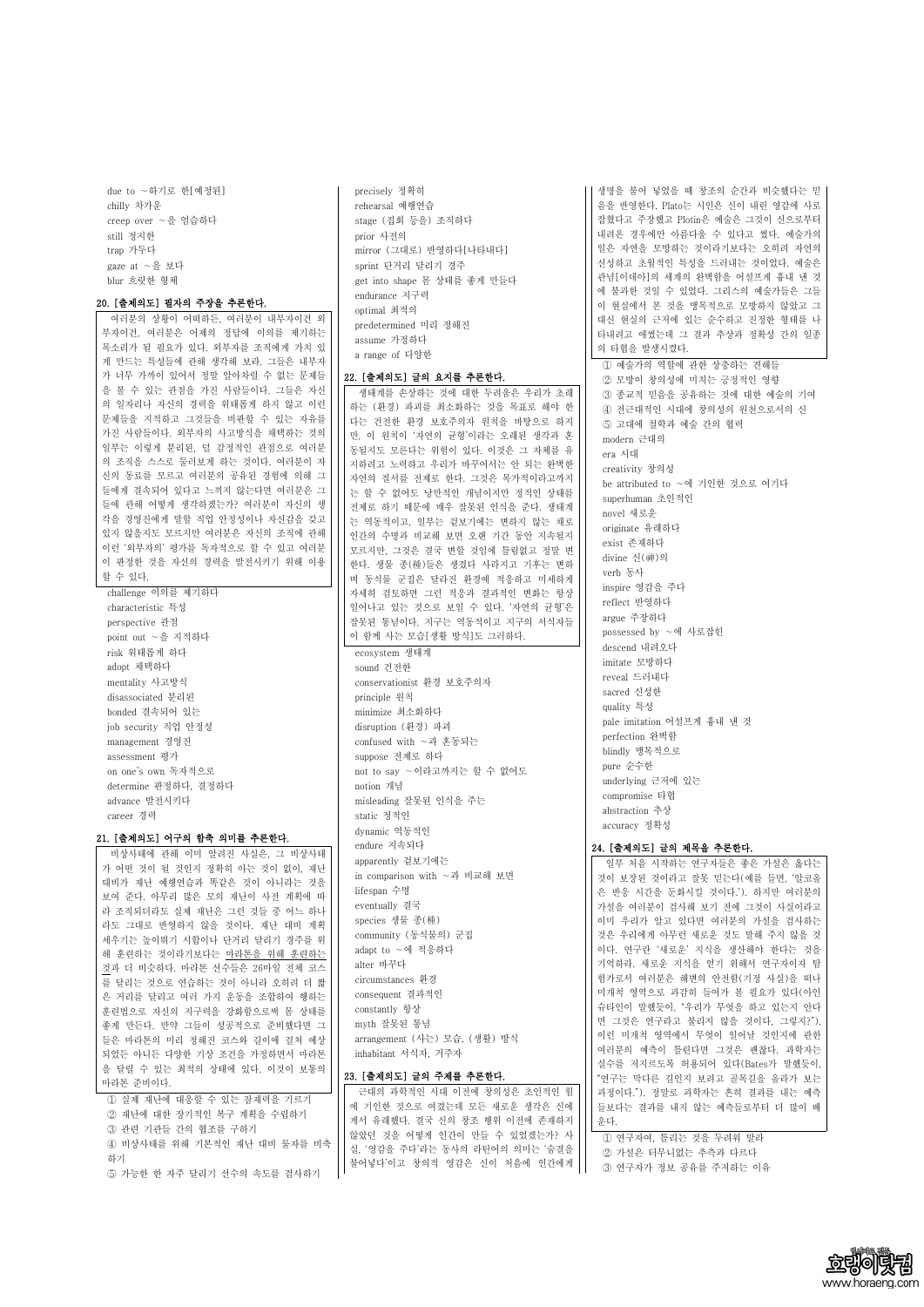④ 하나의 작은 실수가 여러분의 연구 전체를 망칠 수 있다 ⑤ 확실한 사실이 우리의 생각을 바꾸지 않는 이유 mistakenly 잘못하여, 틀리게 hypothesis 가설 guarantee 보장하다 slow down ~을 둔화시키다 reaction 반응 shore 해변 established facts 기정 사실 venture into ∼로 과감히 들어가 보다 prediction 예측 alley 골목길

blind 막다른

#### 25. [출제의도] 도표의 내용을 파악한다.

-위 그래프는 2005년과 2017년에 다섯 나라의 초등 ||| - 1 - 8 - 1<br>- ^ \* : 그그 : 그 - : 그 - : 그 : : 그 : : 그 ^ \* : : : : . 교육에서 평균 학급 크기를 보여 준다. 영국을 제외한 모든 나라에서 2017년에 평균 학급 크기는 2005년에 그것과 비교하면 줄었다. 2005년에 한국의 평균 학급 크기는 그 모든 나라 중에서 가장 컸는데, 학급에 서 른 명이 넘는 학생이 있었다. 그런데 2017년에는 칠레 의 평균 학급 크기가 모든 나라 중에서 가장 컸는데,<br>학급에 서른 명이 안 되는 학생이 있었다. 2005년에 브라질의 평균 학급 크기는 영국의 그것보다 더 컸지 만, 2017년에는 그 반대였다. 그리스에서 평균 학급 크기는 2005년과 2017년 둘 다에서 학급에 스무 명이 안 되는 학생이 있었다.

Grey 군 전역의 사업체들은 지금 2021 채용 박람회 ||| 얻었고 영화의 여주인공으로 많은 역할을 맡았다. 부스를 위해 등록할 수 있습니다. 작년의 채용 박람회 는 지금껏 이 지역에서 열린 가장 큰 행사였고 80명이 넘는 고용주와 천 명이 넘는 구직자가 참가했습니다.<br>올해 저희는 모든 참가자를 위한 많은 공간이 있는 훨 씬 더 넓은 장소로 옮길 겁니다.

③ 2017년에 칠레의 평균 학급 크기는 서른 명이 넘 었으므로, 도표의 내용과 일치하지 않는다. average 평균(의) primary education 초등 교육 decrease 줄다, 감소하다 compared to ∼과 비교하면 reverse 반대

26. [출제의도] 실용문의 세부 내용을 파악한다.

Grey 군 2021 채용 박람회

4월 28일 오후 2시 ∼ 오후 6시 Bayshore 커뮤니티 센터

- 등록비: 80달러 - 등록 마감 일시: 4월 14일 오후 6시

고용주들에게 향상된 서비스

∙ 5미터 × 5미터 부스 ∙ 무료 와이파이 ∙ 고용주 전용 라운지와 다과

# 27. [출제의도] 실용문의 세부 내용을 파악한다. Riverside 탈출

Riverside 탈출은 여러분의 스마트폰으로 하는 도시 전역에서 벌어지는 탈출 게임입니다. 우리는 Riverside 도시를 거대한 탈출 게임의 장소로 바꾸고 거기에서 ||| 늘 그는 '님 팀들은 붙잡히지 않고 도전 과제를 완수하면서 도시 이곳저곳을 질주해야 합니다.

자일 수 있다. 다른 사람들이 자신의 생각을 제시할 필요가 없는데 왜냐하면 그것은 부적절한 것으로 여겨 지기 때문이다. 그러나 연구에 따르면 문제 해결에 있 어서 배타성은, 심지어 천재와 함께하는 것이더라도,<br>포용성만큼 효과적이지 않은데, 포용성이 있는 경우에 는 모든 사람의 생각을 듣게 되고 해결책은 협력을 통 5 뒤에 문장의 요소를 모두 갖춘 완전한 절이 이어

#### 게임하는 방법

∙ 티켓을 사세요 - 최대 여섯 명의 선수로 구성된 팀 당 티켓 한 장입니다.<br>• 게임 시작 날짜를 선택하세요. 여러분이 고른 날짜 이전에 이메일로 상세한 정보를 여러분에게 보내 드릴 겁니다. ∙ 시작 장소에 도착해서 그날 여러분이 원하는 언제라 • 도시를 이곳저곳 옮겨 다니는 동안 수수께끼에 응답 함으로써 가능한 한 많은 점수를 얻으세요.

# 운영 시간

2021년 3월 1일 ∼ 2021년 5월 31일 월요일 ∼ 일요일, 10시 ∼ 20시

#### 티켓 가격

탈출 모험을 위해 와서 저희와 함께 하세요!

# complete 완수하다 challenge 도전 과제

# 28. [출제의도] 글의 세부 내용을 파악한다.

 $\oslash$  avoid  $\rightarrow$  produce objective 객관적인 point of view 관점 illustrate 설명하다 philosophy 철학 at a distance 멀리서[거리를 두고] employ 이용하다 subject 대상 straightforwardly 있는 그대로. 솔직하게 positioning 위치 선정 comment on ∼에 관해 논평하다 interpret 해석하다 unfold 전개되다

Ingrid Bergman은 1915년 8월 29일에 스웨덴의 스 톡홀름에서 태어났다. 그녀의 어머니는 독일인이었고 아버지는 스웨덴인이었다. 그녀의 어머니는 그녀가 세 살 때 돌아가셨고, 아버지는 그녀가 열두 살 때 돌아 가셨다. 결국 그녀는 Uncle Otto와 Aunt Hulda에 의 해 키워졌다. 그녀는 어릴 때부터 연기에 관심이 있었 다. 그녀가 열일곱 살 때 스톡홀름에 있는 Royal Dramatic Theater School에 다녔다. 그녀는 연극으로 데뷔했지만 영화계에서 일하는 데 더 관심이 있었다.<br>1940년대 초에 그녀는 할리우드에서 스타의 지위를 Bergman은 굉장한 연기 재능과 천사 같은 자연적인 미모와 영화에서 최상의 것을 얻으려고 기꺼이 열심히 일하려는 태도를 가진 것으로 여겨졌다. 그녀는 다섯 개의 언어에 유창했고 다양한 영화, 연극, 그리고 TV 작품에 출연했다.

pass away 돌아가시다, 세상을 떠나다 bring up 키우다 acting 연기 status 지위 tremendous 굉장한 fluent 유창한 production 작품

|                                         | 29. [출제의도] 어법상 틀린 표현을 찾는다.      | impersonal 냉담한                   |
|-----------------------------------------|---------------------------------|----------------------------------|
| 더 많은 정보를 원하시면 www.greycountyjobfair.org | 오늘날 조직, 지도자, 그리고 가족의 요구에 관해 곰   | unnoticeably 눈에 띄지 않게            |
| 를 방문하세요.                                | 곰이 생각할 때 우리는 독특한 특성 중 하나가 포용성   | 31. [출제의도] 빈칸에 적절한 표현을 추론한다.     |
| county 군(郡)                             | 이라는 것을 깨닫는다. 왜 그런가? 포용성은 모든 사   | 심지어 모든 음악 단체 중 가장 훌륭한 단체인 교향     |
| job fair 채용 박람회                         | 람이 자신의 관계에서 궁극적으로 원하는 것인 협력을    | 악단도 자신의 DNA 안에 사냥의 유산을 지니고 있다.   |
| business 사업체                            | 뒷받침하기 때문이다. 그러나 대다수의 지도자, 조직,   | 교향악단에 있는 다양한 악기들은 다음의 원시적인 기     |
| register 등록하다                           | 그리고 가족은 여전히 오래된 패러다임의 언어를 사용    | 원으로 거슬러 올라갈 수 있는데, 그것들의 초기 형태    |
| employer 고용주                            | 하고 있고, 거기서는 한 사람이, 보통 가장 연장자, 가 | 는 동물(뿔, 가죽, 내장, 뼈) 또는 동물을 진압하기 위 |
| job seeker 구직자                          | 장 교육을 많이 받은 사람, 그리고/또는 가장 부유한   | 해 사용된 무기(막대, 활)로 만들어졌다. 음악 그 자체  |
| attendee 참가자                            | 사람인데, 모든 결정을 내리고 토론이나 다른 사람을    | 에서, 세계의 주요한 교향악단의 핵심 레퍼토리로 남     |
| enhance 향상하다                            | 포함시키는 것이 거의 없이 그들의 결정이 지배하고     | 아 있는 기념비적인 교향곡들의 강력한 공격성과 경외     |
| refreshments 다과                         | 결과적으로 배타성을 초래한다. 오늘날 이 사람은 어    | 감을 자아내는 당당함에서 이러한 역사를 듣는다면 우     |
|                                         | 떤 조직의 관리자, 최고 경영자, 또는 다른 상급 지도  | 리가 틀린 것인가? 베토벤, 브람스, 말러, 브루크너, 베 |



티켓당 50달러(이 가격은 매일 달라질 수 있습니다.) 객관적인 관점은 John Ford의 '카메라의 철학'에 의 해 설명된다. Ford는 카메라를 창문이라고 생각했고 관객은 창문 안에 있는 사람과 사건을 바라보면서 창 문 밖에 있다고 생각했다. 우리는 사건들이 멀리서 일 참여하도록 요청받지 않는다. 객관적인 관점은 이런 창문 효과를 피하기(→ 만들기) 위해 정적인 카메라를 가능한 한 많이 이용하고, 그것은 카메라에 관심을 끄 는 것 없이 배우와 사건에 집중한다. 객관적인 카메라 는 카메라와 대상 간의 감정적인 거리를 보여 주는데,<br>카메라는 이야기의 등장인물과 사건을 가능한 한 있는 그대로 그저 기록하고 있는 것으로 보인다. 대부분의 경우, 감독은 자연스럽고 일반적인 종류의 카메라 위 치 선정과 카메라 각도를 사용한다. 객관적인 카메라 는 사건에 관해 논평하거나 해석하지 않고 그것이 전 개되게 하면서 그저 그것을 기록한다. 우리는 냉담한 관찰자의 관점에서 사건을 본다. 만약 카메라가 움직 인다면 그것은 눈에 띄지 않게, 가능한 한 자신[카메 라]에게 거의 관심을 불러일으키지 않으면서, 그렇게 한다.

지므로, 관계대명사인 which를 관계부사인 where로 바꿔야 한다. reflect on ∼에 관해 곰곰이 생각하다 inclusivity 포용성 ultimately 궁극적으로 collaboration 협력 paradigm 패러다임 typically 보통, 일반적으로 rule 지배하다 exclusivity 배타성 senior 상급의 inadequate 부적절한

# 30. [출제의도] 문맥상 부적절한 어휘를 찾는다.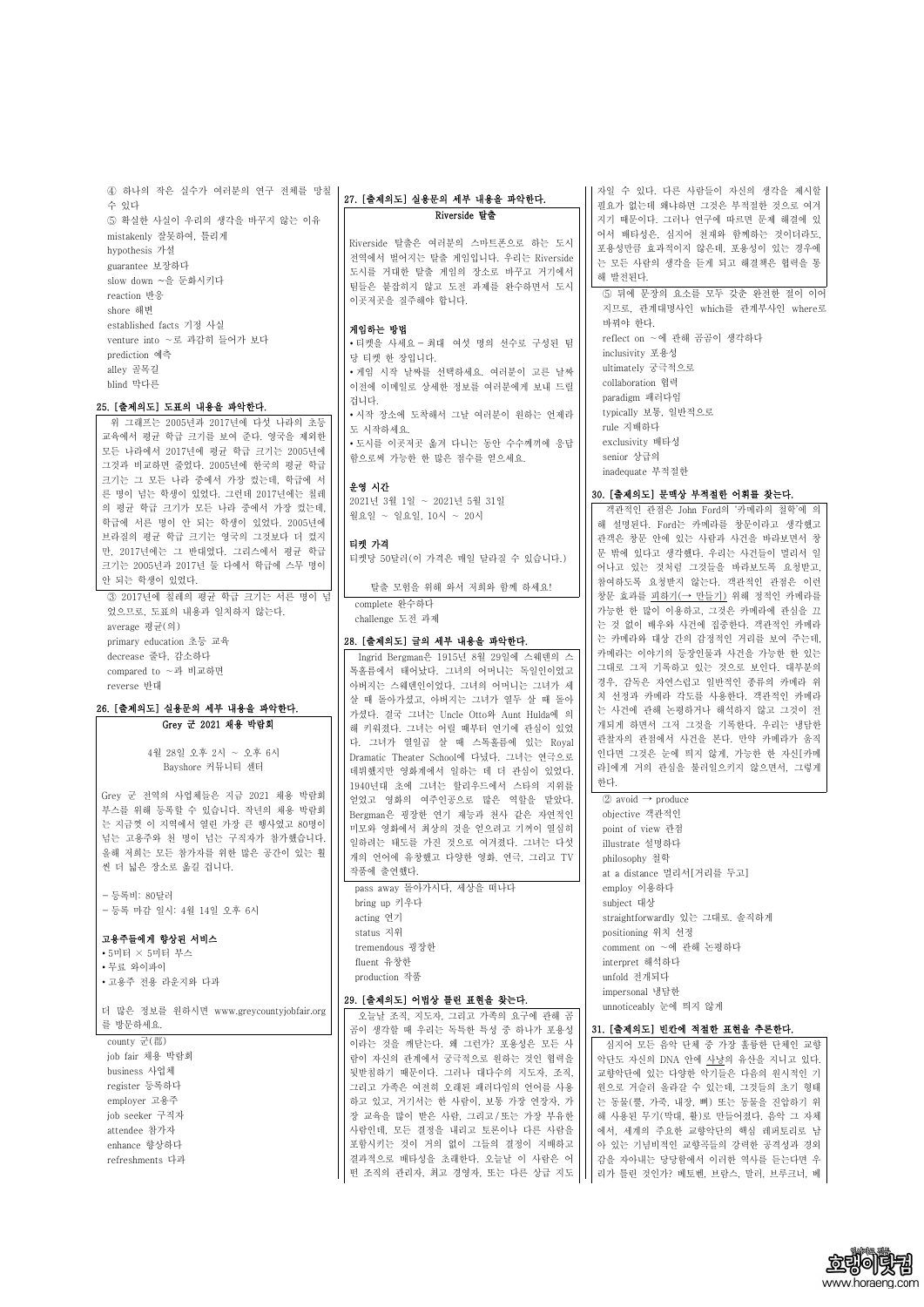를리오즈, 차이코프스키, 쇼스타코비치 및 다른 위대한

작곡가들의 음악을 들으며, 나는 소리를 지배의 원천 이자 상징으로, 공격적인 힘에 대한 의지의 표현으로 사용하면서 동물을 쫓기 시작하는 사람들 무리의 이미 지를 쉽게 떠올릴 수 있다. ② 법 ③ 자선 (행위) ④ 치료법 ⑤ 춤 respectable 훌륭한, 존경할 만한 institution 단체, 기관, 협회 trace back to ~로 거슬러 올라가다 primitive 원시적인 hide 가죽 gut 내장 aggression 공격(성) aweinspiring 경외심을 자아내는 assertiveness 당당함, 자기 주장 leading 주요한, 일류의 summon up ~을 떠올리다 band 무리 dominance 지배, 우월함 predatory 공격적인, 포식동물 같은

#### 32. [출제의도] 빈칸에 적절한 표현을 추론한다.

우리의 뇌는 예상치 못한 사건들을 기억하도록 진화 해 왔는데, 왜냐하면 기본적인 생존이 원인을 인식하 고 결과를 예측하는 능력에 달려 있기 때문이다. 만약 뇌가 어떤 사건을 예측하고 (그것과) 다른 사건을 경 험한다면, 그 특이함은 특히 흥미로울 것이고 그에 따 라 (뇌 속의 정보로) 입력될 것이다. 신경학자이자 학 급 교사인 Judith Willis는 교실에서의 놀라움은 뇌 자 극을 염두에 두고 가르치는 가장 효과적인 방법 중 하 나라고 주장했다. 학생들이 실연, 혹은 교사나 또래 친 구의 예상치 못한 열의를 통해 새로운 경험에 노출되 면, 그들은 뒤따르는 정보와 연결될 가능성이 훨씬 더 클 것이다. Willis는 교실에서의 능동적인 발견을 장려 하는 것이 학생들로 하여금 새로운 정보와 상호 작용 하게 해 주어서, 그것(새로운 정보)이 작동 기억을 넘 어 고도의 인지 기능을 전담하는 (대뇌의) 전두엽에서 처리되도록 한다고 기술했다. <u>새로움에 대한 선호</u>는,<br>주의를 이끌고, 지각 체계를 발전시키는 데 자극을 제 공하며, 호기심 많고 탐구적인 행동을 충족함으로써 우리를 학습하도록 준비시킨다. ① 사회적 책임에 대한 인식 ② 역사적 사실의 암기 ③ 경쟁 상대와의 경쟁 ⑤ 실패에 대한 두려움 evolve 진화하다 perceive 인식하다 unusualness 특이함, 특이성 encode (정보를 특정한 형식으로) 입력하다 neurologist 신경학자 stimulation 자극 expose 노출하다 demonstration 실연, 직접 보여 줌 enthusiasm 열의, 열성 working memory 작동 기억

새로운 와인이 있어서 기억해야 할 것이 많다. 어떤 와인을 사야 하는지에 관해 이웃이 할 말을 기억하기 위해 여러분은 얼마나 열심히 노력할까? 여러분 옆에 앉아 있는 와인 전문가가 그 정보를 더 잘 기억하고 있는데 무엇 하러 그러겠는가? 여러분의 친구가 곁에 없다면 더 열심히 애쓸지도 모른다. 어쨌든 저녁 만찬 을 위해 뭐가 좋은 와인이 될지 아는 것은 좋은 일일 것이다. 하지만, 와인 전문가인 여러분의 친구는 애쓰 지도 않고 그 정보를 기억하기가 쉽다. ② 의견 불일치를 피하려고 노력하는

③ 비슷한 취향을 가진 사람을 찾는 ④ 옛 지혜를 공유하기 좋아하는 ⑤ 일과 여가의 균형을 맞추는 sommelier 소믈리에(식당에서 요리와 어울리는 와인 을 추천해 주는 직원) retain 기억하다, 보유하다 festivities 만찬, 축제 행사

## 34. [출제의도] 빈칸에 적절한 표현을 추론한다.

수익을 내기 위해 물적 제품을 판매하는 기업조차도 이사회와 투자자에 의해 어쩔 수 없이 자신의 근원적 인 동기를 재고하게 되고 고객에게서 가능한 한 많은 정보를 수집하게 된다. 슈퍼마켓은 더 이상 자신의 농 산물과 제조된 물품을 판매해서 자신의 모든 돈을 버 는 것이 아니다. 그들은 여러분의 구매 행동을 정밀하 게 추적하게 해 주는 고객 우대 카드를 여러분에게 준 다. 그러고 나서 슈퍼마켓은 이 구매 행위를 마케팅 분석 기업에 판매한다. 마케팅 분석 기업은 기계 학습 절차를 수행하고 그 정보를 새로운 방식으로 쪼개서 행동 정보를 제품 제조 기업에 통찰력 있는 마케팅 정 보로 다시 되판다. 정보와 기계 학습이 자본주의 체제 에서 가치 있는 통화가 될 때, 고객 자체가 새로운 가 치 창출 장치이기 때문에 모든 기업의 자연스러운 경 향은 자신의 고객을 관찰하는 능력을 최대화하는 것이 다. ① 그것의 성공은 자신의 혁신적인 제품의 수에 달려 있기 ② 더 많은 고객이 입소문 마케팅을 통해 오기 ③ 그것은 오프라인 매장의 중요성을 깨닫게 되었기 ⑤ 자본주의 체제의 효율성에 관해 의문이 제기되기 profit 수익, 이익 reconsider 재고하다 motive 동기, 동인 produce 농산물 manufacture 제조하다 loyalty card 고객 우대 카드

track 추적하다 analytics 분석(학) machine learning 기계 학습(과거의 작동 축적을 통 해 자기 동작을 개선하는 슈퍼컴퓨터의 능력) slice 쪼개다, 자르다 currency 통화, 화폐 capitalist system 자본주의 체제 maximize 최대화하다

#### 35. [출제의도] 글의 흐름과 무관한 문장을 파악한다.

| devoted to ~을 전담하는            | 00. [さ세~] 그 그는 그들이 그린 안 만정을 써 다 안다. | 1: 20   01   1:02   22   1/1   20   20 |  |
|-------------------------------|-------------------------------------|----------------------------------------|--|
|                               | 지금까지 대학 교수, 정치인, 마케팅 담당자, 그리고       | 이 억제되어야 하는지에 대해 사회가 내리는 도덕적            |  |
| perceptual 지각의                | 그 외의 사람들은 제품과 서비스를 어린 소비자들에게        | 판단에까지 이른다. 때때로 이러한 판단은 명백하다.           |  |
| feed 충족하다                     | 직접 판촉하는 것이 윤리적으로 옳은지 그렇지 않은지        | (A) 담배, 술, 그리고 카지노에 대한 세금은 해롭거나        |  |
| exploratory 탐구적인              |                                     | 바람직하지 않은 것으로 간주되는 활동들을 억제하려            |  |
|                               | 를 논쟁해 왔다. 이것은 또한, 광고주들이 아이들을 조      |                                        |  |
| 33. [출제의도] 빈칸에 적절한 표현을 추론한다.  | 종해서 광고되는 것을 그들이 본 더 많은 제품을 구매       | 고 하기 때문에 '죄악세'라고 불린다. 그런 세금은 이         |  |
| 심리학 연구에 따르면, 사람들은 자연스럽게 인지    | 하게 하는 것을 도와야 하는지 의문을 제기하는 심리        | 러한 활동을 하는 데 드는 비용을 증가시킴으로써 그           |  |
|                               | 학자들에게도 딜레마이다. 광고주들은 아이들이 그 '적       | 것에 대한 사회의 반대를 표현한다. 마찬가지로 (비만          |  |
| 노동을 나누는데, 흔히 그것에 대해서 별 생각 없이  |                                     | 에 맞서기 위해) 설탕이 든 탄산음료에 세금을 부과하          |  |
| 그렇게 한다. 여러분이 친구와 함께 특별한 저녁식사  | 절한' 제품을 소유하고 있지 않으면 자신이 패배자라        |                                        |  |
| 를 요리하고 있다고 상상해 보라. 여러분은 요리를 잘 | 고 느끼게 만드는 것이 쉽다는 사실을 이용한 것을 인       | 는 제안이나 (기후 변화에 대처하기 위해) 탄소 배출          |  |
| 하지만, 친구는 아마추어 소믈리에라고 할 수 있는 와 | 정했다. (제품이 더 인기 있어질 때 더 많은 경쟁자들      | 에 세금을 부과하는 제안은 규범을 바꾸고 행동을 형           |  |
| 인 전문가이다. 이웃이 들르더니 여러분 두 사람에게  | 이 시장에 진출하고 마케팅 담당자들은 경쟁력을 유지        | 성하려 한다. (C) 모든 세금이 이런 목적을 가진 것은        |  |
|                               | 하기 위해 그들의 마케팅 비용을 줄인다.) 영리한 광       | 아니다. 우리는 유급 고용에 대한 반대를 표명하거나           |  |
| 거리를 따라가면 바로 있는 주류 가게에서 파는 기막  |                                     | 사람들이 그것을 하는 것을 막기 위해 소득에 세금을           |  |
| 히게 좋은 새로운 와인에 대해 말하기 시작한다. 많은 | 고는 아이들에게 만약 그들이 광고되는 제품을 가지고        |                                        |  |



있지 않으면 자신의 또래 친구들에게 부정적으로 보일 것이라고 알려 주고, 그로 인해 아이들의 정서적인 취 약성을 이용한다. 광고가 만들어 내는, 끊임없이 부적 절하다고 느끼는 감정은, 아이들이 즉각적인 만족감과 물질적 소유물이 중요하다는 믿음에 집착하게 되는 데 기여한다고 언급되어 왔다.

academic 대학 교수 ethically 윤리적으로 manipulate 조종하다, 조작하다 admit to ~한 것을 인정하다 competitor 경쟁자 peer 또래 친구 unfavorable 부정적인, 바람직하지 못한 thereby 그로 인해 play on (감정 등을) 이용하다 vulnerability 취약성 inadequateness 부적절함, 불충분함 contribute to ~에 기여하다, ~의 원인이 되다

#### 36. [출제의도] 글의 순서를 파악한다.

일단 잘못 파악한 원인 문제를 우리가 인식하면, 우 리는 그것을 어디에서나 보게 된다. 예를 들어, 토론토 대학의 의대생들에 대한 최근의 장기간의 연구는 의대 학년 대표들이 다른 의대 졸업생들보다 평균 2.4년 더 적게 살았다는 결론을 내렸다. (C) 처음 봐서는, 이것 은 의대 학년 대표인 것이 여러분에게 해롭다는 것을 의미하는 것처럼 보였다. 이것은 여러분이 무슨 수를 써서라도 의대 학년 대표가 되는 것을 피해야 한다는 단지 학년 대표인 것이 더 짧은 평균 수명과 서로 관 련된다고 해서 그것이 더 짧은 평균 수명을 '유발한다' 는 의미는 아니다. 사실, 아마도 의대 학년 대표가 되 는 그런 부류의 사람은 평균적으로 몹시 열심히 공부 하고, 진지하며, 야망이 있는 것 같다. (A) 의대 학년 대표인 것 그 자체라기보다 아마도 이러한 가중된 스 트레스와 그에 상응하는 사교와 휴식 시간의 부족이 더 짧은 평균 수명의 원인인 것 같다. 만약 그렇다면,<br>이 연구의 진정한 교훈은 우리 모두가 약간의 휴식을 취해야 하고 우리의 일이 우리의 삶을 장악하게 해서 는 안 된다는 것이다.

graduate 졸업생 corresponding 상응하는, 대응하는 relaxation 휴식 life expectancy 평균 수명 take over ~을 장악하다 correlated with ~과 서로 관련된 at first glance 처음 봐서는 imply 의미하다 at all costs 무슨 수를 써서라도

#### 37. [출제의도] 글의 순서를 파악한다.

우리는 흔히 과세의 공정성, 즉 이런 저런 세금이 부자들에게 더 과중하게 부과될 것인지 아니면 가난한 사람들에게 그럴 것인지에 관해 논한다. (B) 그러나 과세의 표현적 차원은 공정성에 대한 논쟁을 넘어, 어 떤 활동이 명예와 인정을 받을 가치가 있고 어떤 활동